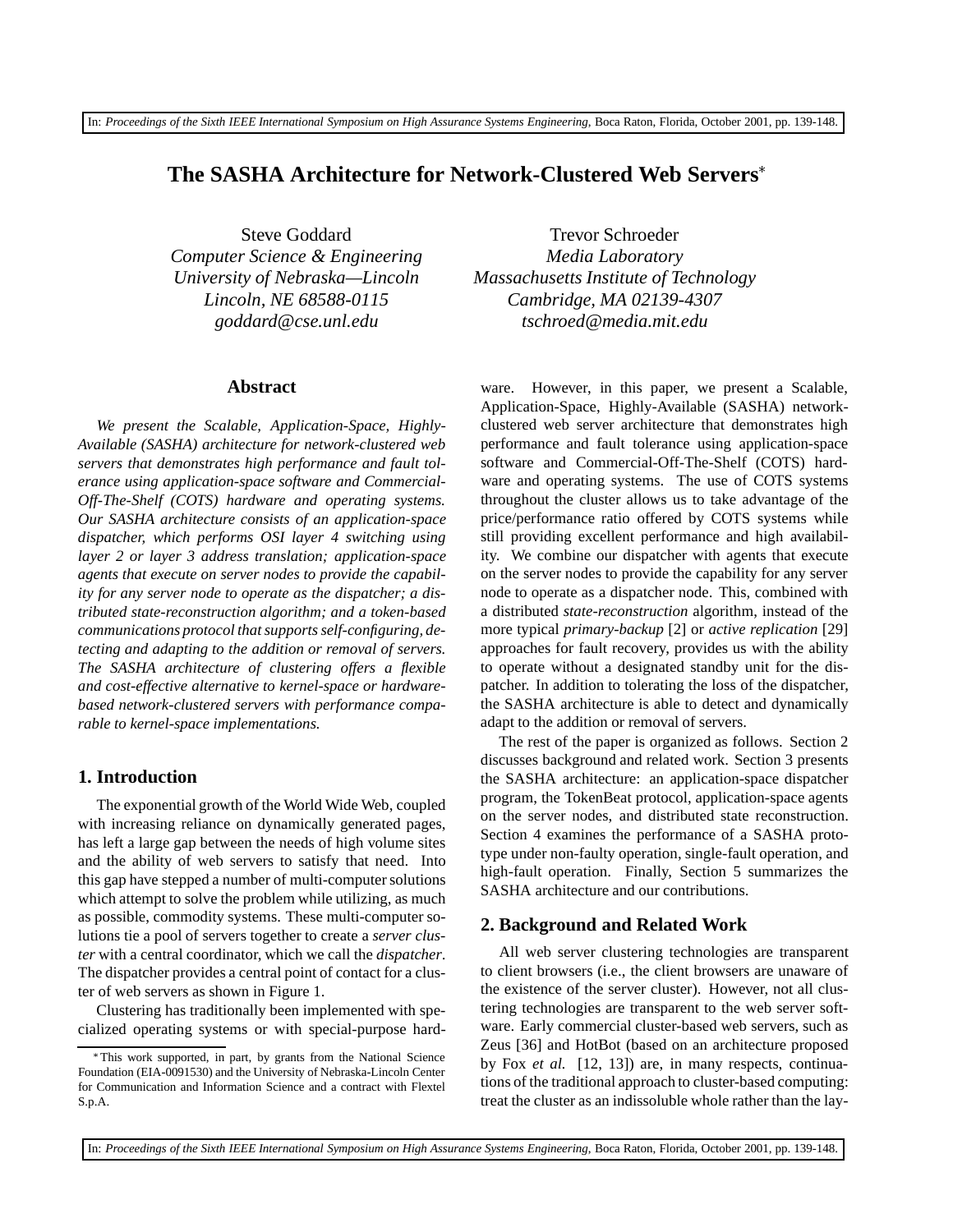

**Figure 1. Conceptual View of a Typical Network-Clustered Web Server.**

ered architecture assumed by (fully) transparent clustering. Thus, while transparent to the clients, these systems are not transparent to the server nodes, and require specialized software throughout the system.

For example, the architecture proposed by Fox *et al.* [12, 13] has a central point of entry and exit for requests, but nodes in the cluster are specialized to perform certain operations such as image manipulation, document caching, etc. There is a coordinator that organizes and controls the nodes in the servicing of client requests, which requires custom web server software. In a similar vein, the Zeus web server provides server clustering for scalability and availability, but each server node in the cluster must be running the Zeus web server, a specialized server software developed for this environment.

Network-clustering technologies are transparent to the server software. The various approaches to networkclustering of servers are broadly classified as: *OSI layer four switching with layer two packet forwarding* (L4/2); *OSI layer four switching with layer three packet forwarding* (L4/3); and *OSI layer seven* (L7) *switching with either layer two packet forwarding* (L7/2) *or layer three packet forwarding* (L7/3) clustering. These terms refer to techniques by which the servers in the cluster are tied together. In addition to these network layer classifications, implementations may be application-space, kernel-space, or based on special-purpose hardware. This rest of this section briefly describes these classifications and implementation options. See [31] for more detailed information on these classifications.

# **2.1. Layer 4 Switching With Layer 2 Address Translation**

The majority of the server network-clustering devices dispatch messages to server nodes in the cluster using OSI layer 4 switching with layer 2 address translation. Commercial products in this category include IBM's eNetwork Dispatcher [18] and Nortel Networks' Alteon ACEdirector [24]. Research prototypes in this category include ONE-IP developed at Bell Labs [11] and LSMAC from the University of Nebraska-Lincoln (UNL) [16].

In L4/2 clustering, the dispatcher and a set of servers are all assigned a shared cluster address. Incoming traffic for the cluster address is routed to the dispatcher (this may be done via static ARP entries, routing rules, or some other mechanism).

Upon receiving the packet, the dispatcher examines it and determines whether it belongs to a currently established connection or is a new connection. If it is a new connection, the dispatcher utilizes its load-sharing policy to choose a server to service the request and records the connection in a map maintained in the dispatcher's memory. The MAC address of the packet is then rewritten to be that of the chosen server and sent to that server.

The server receives the packet and since it has an interface configured with that IP address, processes it as a packet destined for itself. Reply packets are sent out via the default gateway. Upon termination of a TCP session, the dispatcher deletes the connection.

This technique is extremely simple and provides high throughput as the two halves of the TCP stream are decoupled: the dispatcher processes only a small amount of incoming data while the large volume of return data is sent straight from the server to the client. Additionally, no TCP checksum recomputations are required, only frame checksums, which are done by the network interface hardware.

# **2.2. Layer 4 Switching With Layer 3 Address Translation**

Server clustering based on Layer 4 switching with Layer 3 address translation is also known as "Load Sharing Using Network Address Translation (LSNAT)", and is detailed in RFC 2391 [33]. Commercial products in this category include Cisco's LocalDirector [7] and research prototypes include Magicrouter from Berkeley [3] and LSNAT from UNL [16]. Magicrouter was an early implementation of this concept based on kernel modifications) [3] and LSNAT from UNL is an example of a non-kernel space implementation [16]. L4/3 clustering shares the basic layer 4 clustering concept with L4/2 clusters, but differs from the L4/2 approach in many significant ways.

In an L4/3 system, each server in the server pool has a unique IP address. The dispatcher is usually the sole machine assigned the cluster address. Incoming traffic is, as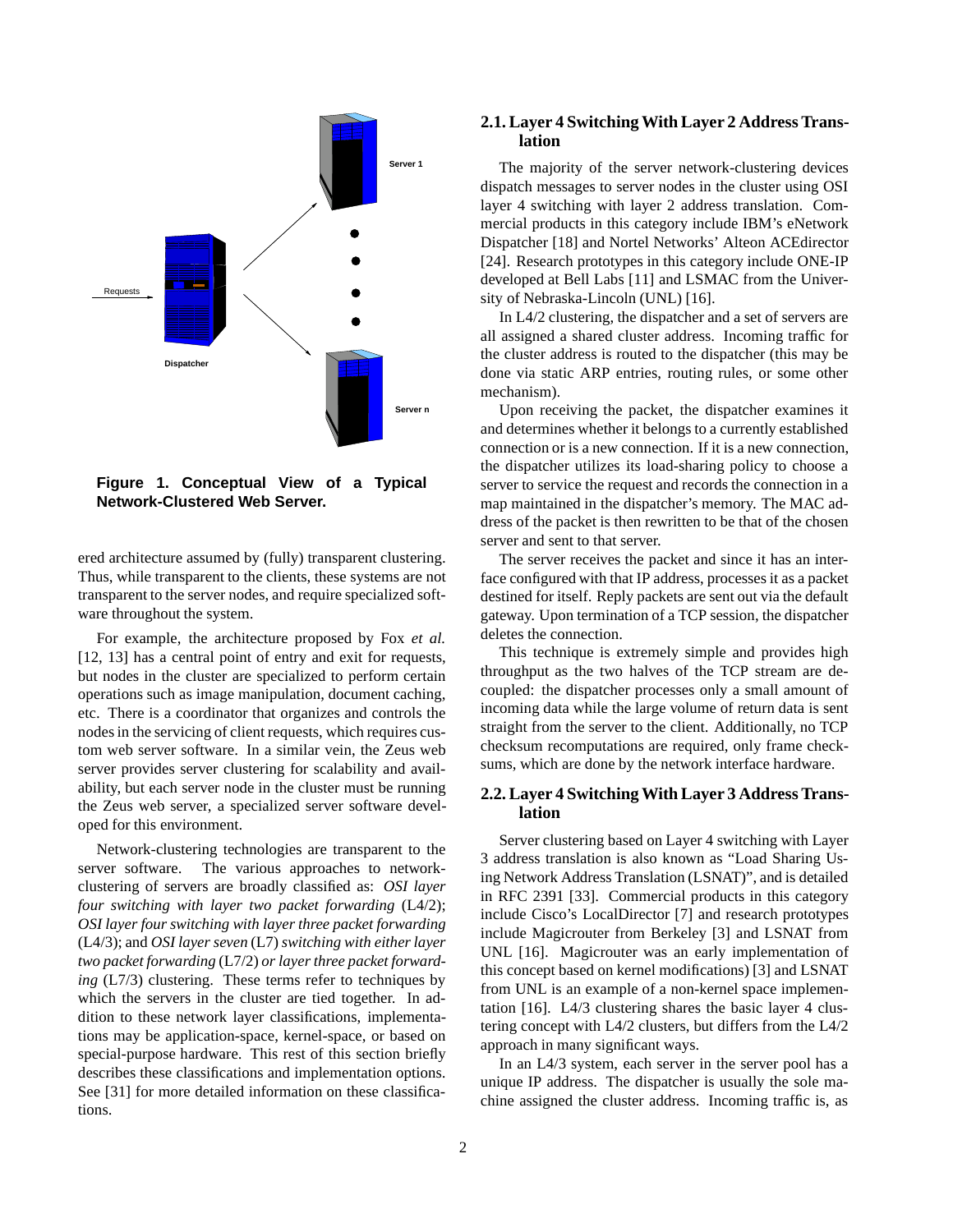before, compared with a map of existing connections. If the traffic belongs to one of these, the destination IP address is rewritten to the address of the chosen server and IP and TCP checksums are recomputed in software. This packet is then sent to the particular server servicing the request. In the event that it does not belong to an existing connection, a server is chosen using the load-sharing policy and the packet is processed as just described.

The server chosen to service the packet then receives the packet, processes it and sends a response *back to the dispatcher*. Without changes in the network protocol, the server operating system, or device drivers, the packet must be sent back to the dispatcher since the reply is sent with a source address different from the address the client originally sent its request to. The dispatcher changes the source address from that of the responding server to the cluster address, recomputes checksums, and sends the packet to the client.

### **2.3. Layer 7 Switching**

The final dispatching method, also known as contentbased routing, operates at Layer 7 of the OSI protocol stack. Commercial products in this category include Cisco's CSS 11000 switch [8] and Nortel Networks' Alteon Personal Director (PCD) [25]. There are many research prototypes in this category, with most of them focusing on providing some form of Quality of Service (QoS) based on the content of the request (e.g., [1, 5, 6, 9, 21, 26, 27])

In an L7 cluster, as in L4 clustering, a dispatcher acts as the single point of contact for the cluster. Unlike L4 clustering, however, the dispatcher does not merely pass independent packets on to the servers servicing them. Rather, it accepts the connection, receives the client's L7 request, and chooses an appropriate server based on that information.

After choosing a server, either layer 2 or layer 3 packet forwarding is used. In the event that layer 2 packet forwarding is used, the dispatcher must have a means to inform the target web server of the connection already established. LARD from Rice University [26] does this using a modified kernel that supports a connection hand-off protocol on all of the server nodes. If layer 3 switching is chosen, the dispatcher essentially connects to the back-end server, makes the request, and relays the data to the client.

L7 clustering has the benefit that server nodes may be chosen on the basis of message content in the application layer protocol. For example, it may be advantageous to choose one or two high-performance servers to service CGI requests while leaving the lower-performance systems to serve static HTML content. The web document tree may also be split into disjoint subtrees which are then assigned to the individual servers. In this way, we can increase the locality of the data that each server serves and thus improve the performance of the system as a whole. Layer 7 switching is often combined with caching on the dispatcher to decrease the load on the server nodes.

#### **2.4. Implementation Choices**

In addition to the choice of one of three major clustering approaches, implementors are faced with the choice of where their dispatcher should be implemented: in application space, in kernel space, or in specialized hardware. Most implementors have chosen either kernel-space or hardwarebased solutions for performance reasons.

With a kernel-space implementation, such as eNetwork Dispatcher or LocalDirector, the incoming traffic does not need to be copied in and out of application space. Additionally, sending and receiving packets do not cause expensive mode switches from user-mode to kernel-mode. The hardware used, however, is more-or-less commodity hardware: an RS/6000 in the case of eNetwork Dispatcher [18] and a custom Pentium II PC in the case of LocalDirector [7].

Hardware-based implementations, such as the CSS1100 line of switches from Cisco, often improve performance by an order of magnitude. This is because many of the repetitive tasks, such as checksum recalculation and address translation, can be handed off to specialized hardware.

To date, however, there seems to be little interest in purely application-space solutions. We believe that this ignores some of the distinct advantages of application-space solutions: flexibility, portability, and extensibility. Thus, work in the UNL Advanced Networking and Distributed Experimental Systems (ANDES) laboratory has focused on application-space solutions [15, 16, 28, 31, 35].

Recently, we have begun to address the issue of faulttolerance in network-clustered servers. Almost all of the network-clustering dispatchers referenced here support the loss of server nodes in the cluster. They simply quit sending new requests to faulty server nodes. All connections that had been active on the server node at the time of the fault are lost, but the cluster itself remains operational. It is usually assumed that the client will simply send the request again and the dispatcher will assign the request to a healthy server.

In this work, we address the more difficult problem of tolerating benign faults in the dispatcher by developing the SASHA architecture for network-clustered web servers based on Layer 4 switching. It provides the unique capability of operating without dedicated standby units while still providing high availability and high performance.

### **3. The Architecture**

The Scalable, Application-Space, Highly-Available (SASHA) architecture for network-clustered web servers consists of the following components: an application-space dispatcher program, the TokenBeat protocol, applicationspace agents on the server nodes, and distributed state reconstruction. Our use of COTS systems throughout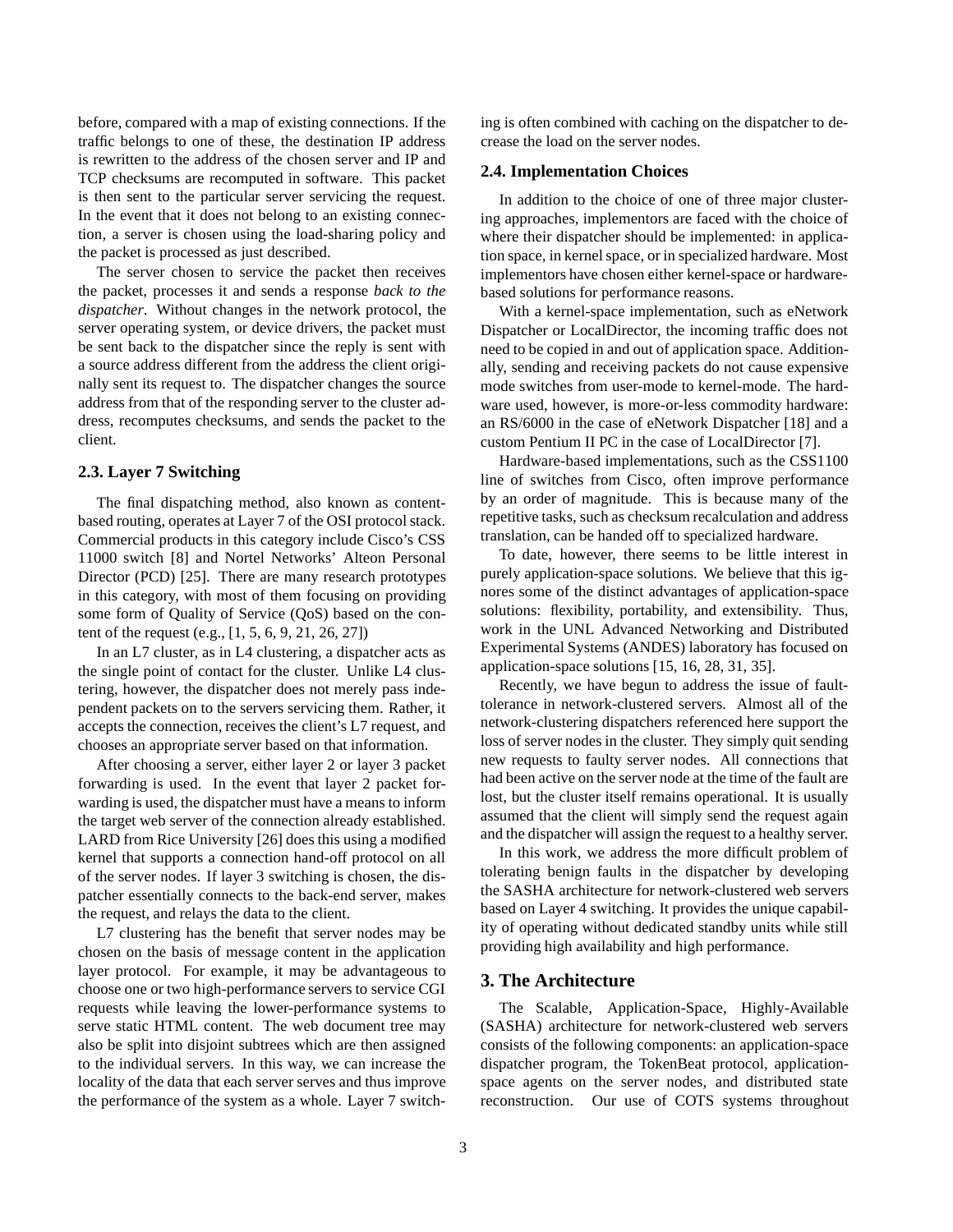the cluster allows us to take advantage of the excellent price/performance ratio offered by COTS systems while still providing excellent performance and high availability. We combine our dispatcher with agents that execute on the server nodes to provide the capability for any server node to operate as a dispatcher node. All components of the SASHA architecture execute in application-space and are not tied to any particular hardware or software. At any given time, one computer operates as a dispatcher and the rest as server nodes. While it is possible that some nodes might be specialized (i.e., lacking the ability to operate as a dispatcher or lacking the ability to operate as a server), we assume any computer can be either a server node or the dispatcher for this presentation.

By choosing an application-space solution, we can take advantage of low-cost commodity hardware and software to build an *n* fault-tolerant system with enough performance to satisfy the demands of most commercial sites. The use of COTS systems also provides a degree of freedom and heterogeneity that non-commodity (software or hardware) cannot provide.

The SASHA architecture is capable of providing comparable performance to in-kernel software solutions while simultaneously allowing for easy and inexpensive scaling of both performance and fault tolerance. Moreover, unlike commercial network-clustering products, the SASHA architecture does not require a hot-standby node to tolerate the fault of the dispatcher. In the SASHA architecture, one of the server nodes takes over the role as dispatcher when the loss of the previous dispatcher is detected. Thus, the SASHA architecture provides graceful performance degradation in the loss of any node in the cluster, including the dispatcher.

The rest of this section describes the SASHA dispatcher; TokenBeat, a network protocol developed to provide group messaging capabilities along with basic fault detection; server or cluster fault detection and recovery using application-space agents; state reconstruction, an alternative to traditional active state replication or primary-backup approaches; and the flexibility that SASHA offers in highfault scenarios.

### **3.1. The Dispatcher**

The SASHA dispatcher is an application level program running on a commodity system. More specifically, it is a Layer 4 switch using layer 2 or layer 3 address translation. (We have also implemented a layer 7 applicationspace dispatcher that uses the TokenBeat protocol to detect and recover from faults. However, our distributed state reconstruction algorithm will not work with layer 7 dispatchers since the server nodes do not know the identity of the clients.) In this work, we present and evaluate an L4/2 instance of the SASHA dispatcher.

In developing the SASHA architecture, one of our chief goals was portability. This allows the end-user maximum flexibility in designing their system. Anything from a lowend PC to the fastest SPARC or Alpha systems may be used. Our instance of the SASHA architecture is written using the packet capture library, libpcap [20], the packet authoring library, Libnet [10], and POSIX threads [19]. This provides us with maximum portability, at least among UNIX compatible systems. As an added benefit, the use of libpcap on any system which uses the Berkeley Packet Filter (BPF) [20], eliminates one of the chief drawbacks to an application-space solution. BPF only copies those frames which are of interest to the user-level application and ignores all others, reducing frame copying penalties and the number of times we must switch between user and kernel modes.

The L4/2 SASHA dispatcher prototype we developed operates largely as described in Section 2.1 and summarized in Figure 2. We create a *virtual IP* (VIP) address for the cluster that is shared by all nodes in the cluster. We also create a *virtual MAC* (VMAC) address for the cluster and configure the router to forward all cluster addressed packets to the subnet shared by the dispatcher and server nodes. When the SASHA dispatcher begins, it places the NIC in promiscuous mode and uses libpcap with a filter to retrieve all L4/2 messages destined for the VMAC address. Once received, the messages are processed and forwarded to a server node, as described in Section 2.1.

The use of a VMAC address simplifies recovery from a dispatcher fault. When one of the SASHA agents executing on the server nodes detects a crash of the dispatcher, it calls for a TokenBeat ring purge (described in Section 3.2), which automatically triggers a TokenBeat ring reconstruction around the faulty dispatcher. After a healthy node is elected (as described in Section 3.3) to be the new dispatcher, the SASHA agent reconstructs the cluster state using the algorithm described in Section 3.4. Next, the SASHA agent launches the dispatcher program, which places the NIC in promiscuous mode and listens for packets addressed to the VMAC (just as the original dispatcher did).

### **3.2. The TokenBeat Protocol**

To provide fault-tolerant operation, we developed the TokenBeat protocol [30]: an extremely lightweight, nonreliable, token-passing, group messaging protocol. This is in contrast to protocols such as Totem [23] or Horus [34] which are designed to be general purpose, reliable, largescale token-passing group messaging protocols. We wanted a protocol that requires very few network, processing, or memory resources. Moreover, the protocol needed to be easily and closely integrated into an application specific role (to remain simple and lightweight).

TokenBeat is not a general-purpose network protocol,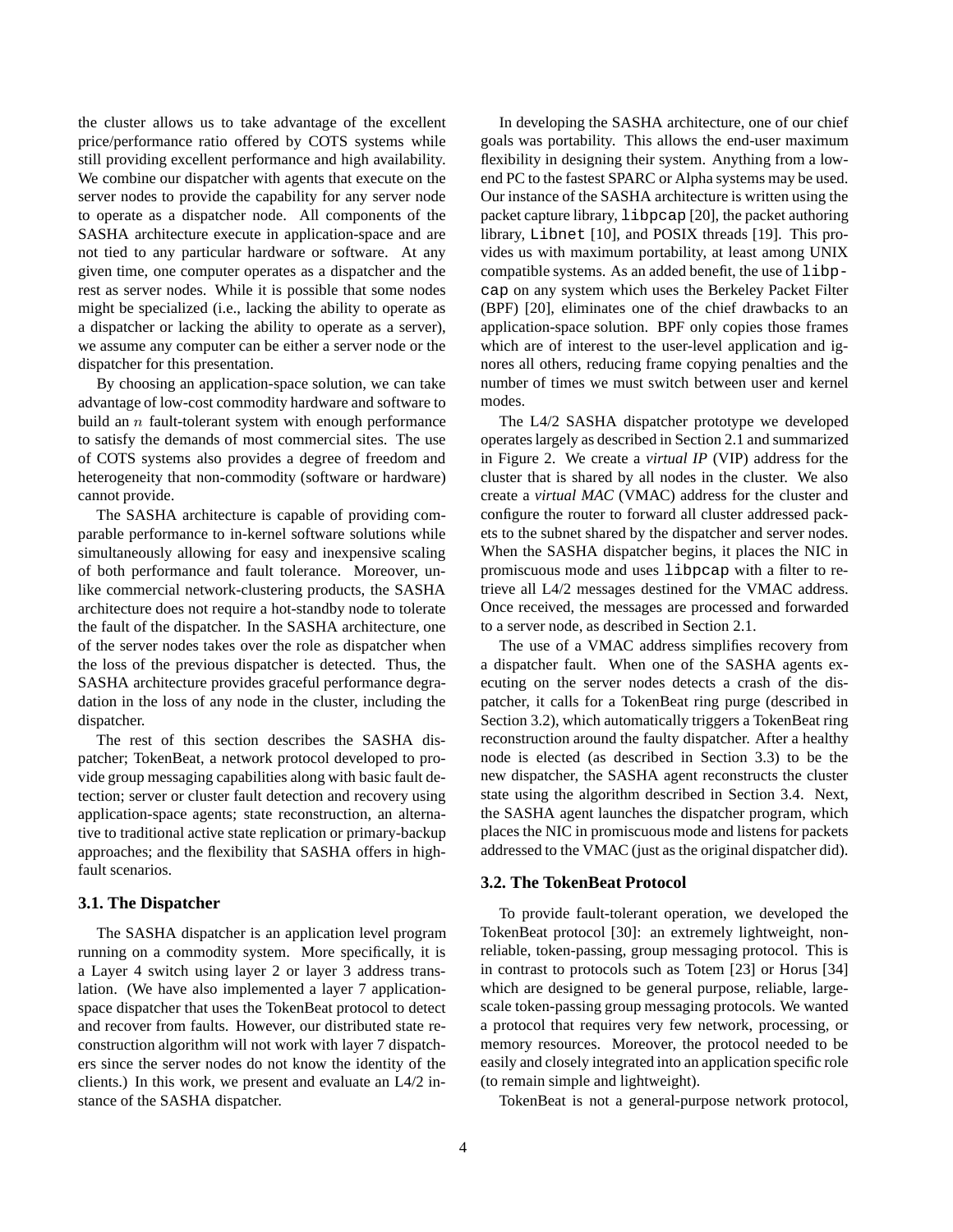

**Figure 2. SASHA dispatcher implementation in a LAN environment.**

such as IP, but rather designed to be modified and extended to support specific applications. Its emphasis is on simplicity and low bandwidth. The simple nature of the protocol minimizes the impact in terms of application complexity and computational expense. The low bandwidth requirement of TokenBeat supports deployment in bandwidthconstrained environments, such as embedded systems or as in SASHA's case—a high utilization network. The remainder of this section provides a high-level overview of the TokenBeat protocol. See [30] for a detailed description of the protocol.

The SASHA dispatcher node and the server nodes compose a logical ring, which we refer to as the TokenBeat ring. The TokenBeat ring master, typically the dispatcher, circulates a self-identifying heartbeat message. As long as this message circulates, the TokenBeat ring is assumed to be whole and thus the system is assumed to be fault-free. As we will see in the next section, this greatly restricts the *types* of faults which we can tolerate. With a few exceptions, no TokenBeat messages are sent directly to the recipient. Rather, they are relayed through intermediate nodes. This is similar to most token-passing protocols, and is done to provide constant fault detection and quick recovery. Unlike most token-passing protocols, TokenBeat allows nodes to create new tokens (packets) and send them on with their own message payloads rather than waiting to receive the current token (packet). This allows for out-of-band messaging in critical situations such as node failure.

If a new server comes online, it broadcasts its intention to join the ring. It is then assigned an address and inserts itself into the ring. If a server crashes, the logical ring is broken. Messages do not propagate down stream from the crashed node. This break is detected by the lack of messages, as mentioned before, and a *ring purge* is forced, which causes all nodes to leave the ring and reenter just as they did upon starting up. The ring purge and reconstruction allows the ring to re-form without the faulty node. Figure 3 shows a logical representation of this. On the left, we see a four node ring operating normally. In the middle, node four has crashed, breaking the ring. Finally, node one declares a purge and the ring reforms without node four, as seen on the right.

The TokenBeat messages may be sent using the LAN carrying the client/server traffic being processed by the cluster. Alternatively, a separate LAN can be used just for fault detection and recovery. The former configuration allows for easy integration into existing systems while the later configuration provides for faster fault detection and reconfiguration. In this work, we evaluate the performance of a SASHA web server in which the TokenBeat messages must compete with client/server traffic on the same LAN—providing a worst case evaluation.

# **3.3. Fault Detection and Recovery using Application-Space Agents**

In this work, we assume that all faults are *benign*. That is, we assume that all failures cause a node to stop responding and that this failure manifests itself to all other nodes on the network. This behavior is usually exhibited in the event of operating system crashes or hardware failures. Note that other fault modes could be tolerated with additional logic, such as acceptability checks and fault diagnoses. For example, all HTTP response codes other than the 200 family imply an error and the server could be taken out of the active pool until repairs are completed.

It is important to note that when we speak of faulttolerance, we are speaking of the fault-tolerance of the *aggregate system*. When node failures occur, all requests in progress on the failed node are lost. No attempt is made to complete the in-progress requests using another node. For most HTTP traffic, this is too much overhead for the value returned.

In the event that a server (including the dispatcher) goes off-line, the TokenBeat ring is broken, heartbeat messages stop circulating, the break is detected by application-space agents on the server nodes, and a ring purge is forced. This detection is based on a configurable timeout interval. Without the ability to bound the time taken to process a message, this interval must be experimentally determined. Our experience shows that at extremely high loads, it may take an application-space agent more than a second to receive, process, and pass on TokenBeat packets. (This time can be reduced if we run the SASHA agents at a higher priority, but we wanted to evaluate the architecture with an unmodified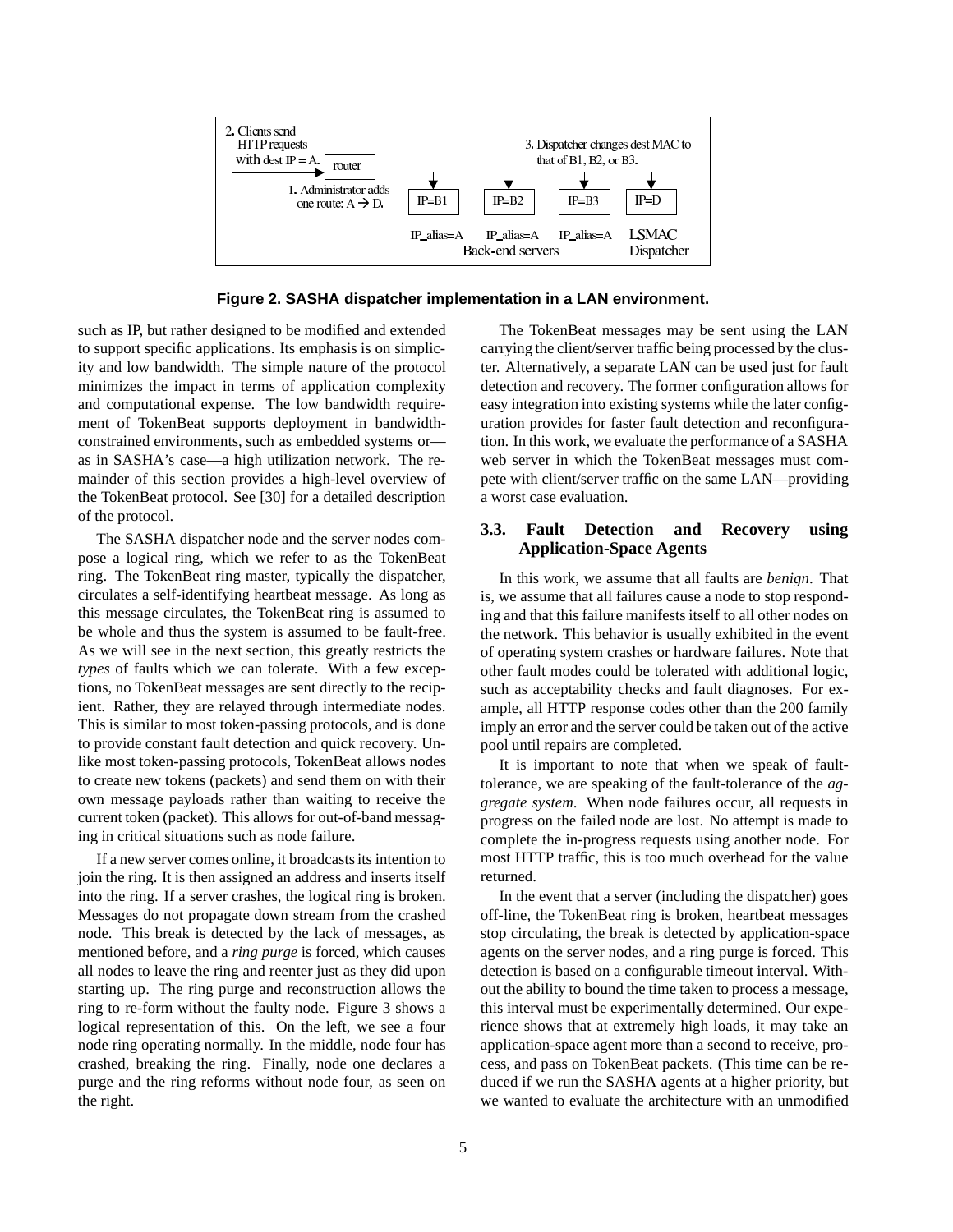

**Figure 3. TokenBeat ring: normal operation, error detection, and the newly formed ring after ring purge (recovery).**

system configuration running the application programs at default levels.) For our tests, the timeout threshold was set to 2,000 ms. Upon detecting the ring purge, the dispatcher marks all servers as 'dead'. As the servers reinsert themselves into the ring, their status is changed to 'alive' and they are once more available to service client requests. In this fashion, we automatically detect and mask server failures.

In the event that the dispatcher goes off-line, the Token-Beat ring is, as before, broken and a ring purge is forced. After the ring has been reconstructed (the ring is deemed reconstructed after a certain interval has expired, 2,500 ms, in this case), the agent on the server with the smallest TokenBeat address will notice the absence of the dispatcher's self-identification messages. It will then elect a new dispatcher from among eligible nodes. Any of the various election algorithms from the literature may be used for the election (e.g., [14, 17, 32]). However, in the SASHA architecture, we prefer to use a less dynamic algorithm. For example, in a homogeneous system, the machine with the lowest address, the ring master, is 'elected' to be the dispatcher. In a heterogeneous environment of nodes with different capabilities, the ring master might not have the capability to act as a dispatcher. In such a case, we choose the machine with the lowest address *and* the capability to act as the dispatcher. If the old dispatcher rejoins the ring at a later time, the two dispatchers will detect each other and the one with the higher address will abdicate and become a server node. Of course this mechanism may be extended to support scenarios where more than two dispatchers have been elected, such as in the event of network partition and rejoining. We assume that in the case of network partitioning, only one of the partitions will receive messages from the router. Thus, the election of two dispatchers in a partitioned network will not result in packets being processed by two different servers.

#### **3.4. State Reconstruction**

To date, the most popular method to provide fault tolerant operation in a network-clustered server has been to use hot-standby units with either active replication [29] or the primary-backup [2] method of achieving state replication in the standby unit. In the active replication approach, the secondary unit is at all times, an exact replica of the primary unit. In the primary-backup approach, the primary sends periodic *state update* messages to the standby (backup) unit. The length of the periodic update interval determines the accuracy of the state in the standby unit. In both sate replication approaches, communication between the primary and standby units is typically achieved with a special out-ofband interconnect, such as LocalDirector's failover cable [7]. Under normal (i.e., non-faulty), operation, the secondary unit performs no useful function. Instead, it merely tracks the setup and teardown of (potentially) thousands of connections per second.

By contrast, SASHA utilizes a novel distributed state reconstruction algorithm based on two observations.

- 1. The state of web servers is relatively small but extremely dynamic. At any given time there are only a few thousand connections established to the back-end servers.
- 2. Each of the server nodes in an L4/2 or L4/3 networkclustered server know the identity of the client they are serving.

Under these conditions, it is only marginally slower to *reconstruct* the state *during failure recovery* than to use replicated state. Our state reconstruction approach is very different from both the traditional approaches of replicating state and the *soft state* reconstruction approach employed by Fox *et al.* [12, 13] where cached state information is periodically updated with state update messages. According to [12], "cached stale state carries the surviving components through the failure. After the component is restarted, it gradually rebuilds it soft sate . . . "

When a dispatcher comes online, it uses the messaging services provided by TokenBeat to query the SASHA agents executing on the server nodes for a list of active connections. These are then entered into the dispatcher's connec-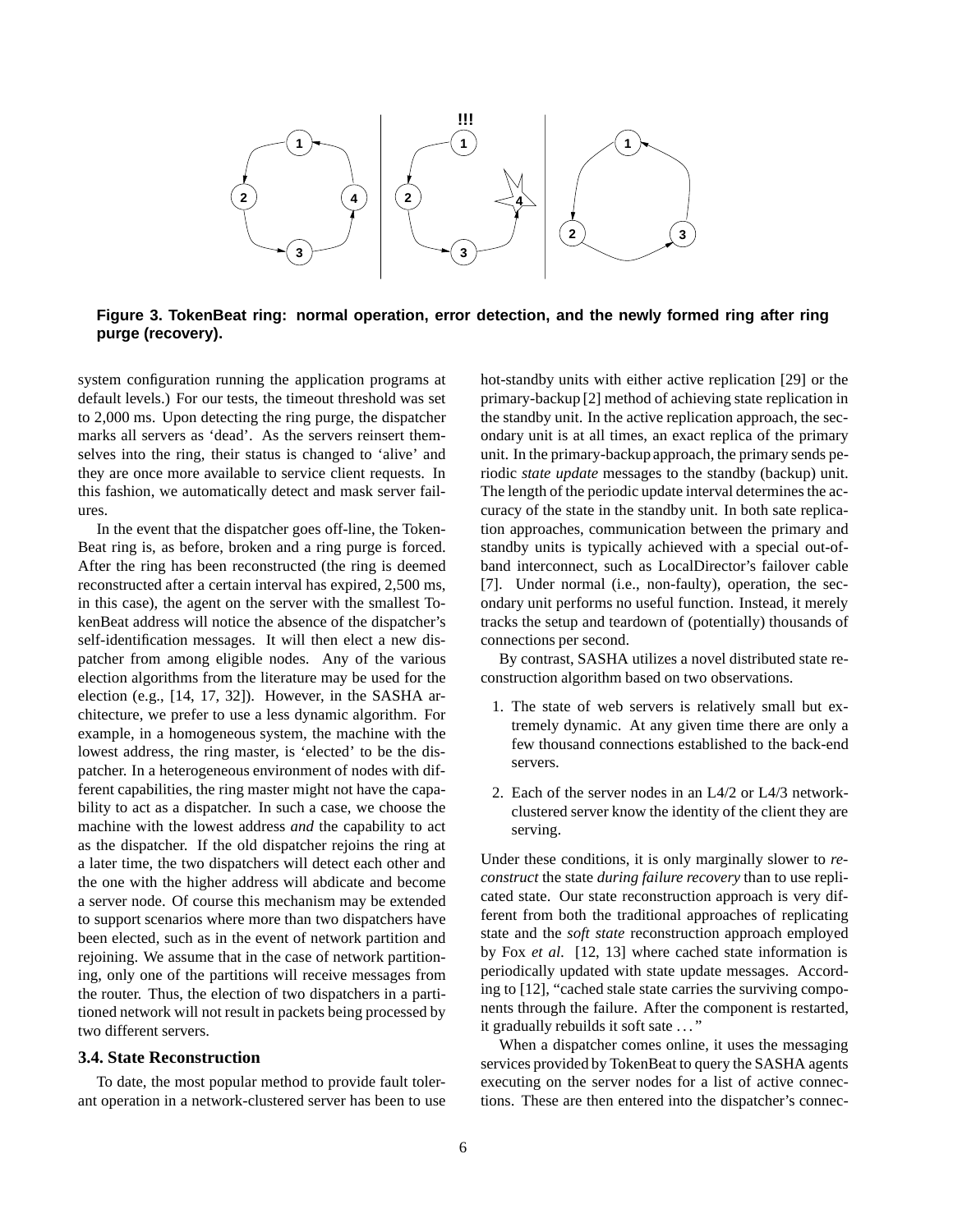tion map to *reconstruct the state of the cluster*. The new dispatcher then continues operation as normal. Additionally, when a new server joins (or a previously dead server comes to life), it is queried for connection state information. In this fashion, we avoid the need for active state replication and dedicated standby units.

### **3.5. Flexibility In High Fault Scenarios**

SASHA's architecture provides a very important advantage over traditional network-clustered servers: flexibility in high fault scenarios. While specialized (kernel or hardware) solutions may provide fault tolerance (usually one dispatcher fault and multiple server faults), it is at the expense of cost efficiency. The introduction of a standby dispatcher unit increases the cost of the cluster but does not improve the performance of the system.

The SASHA architecture is more efficient in that it provides the capability of adding a high degree of fault tolerance without requiring dedicated standby units. The potential for each server to act as a dispatcher means that the available level of fault tolerance can be equal to the number of server nodes in the system. Under normal operation, one node is the dispatcher and other nodes operate as servers to improve the aggregate performance of the system. In the event of a fault, even multiple faults, a server node may be elected to be the dispatcher, leaving one fewer server nodes. Thus, increasing numbers of faults gracefully degrades the performance of the system until all units have failed.

The fault tolerance and recovery model of the SASHA architecture is in marked contrast to the behavior of hotstandby-based models where the system maintains full performance until the primary and all standby dispatcher units fail (at which point the entire system fails, even though there may be server nodes still operating). Increasing the reliability of our system also increases the performance of the system. In the event that all nodes but one has failed, this node may detect it and rather than becoming the dispatcher, operate as a stand-alone web server.

### **4. Experimental Results**

This section evaluates experimental results obtained from a prototype of the SASHA architecture based on an L4/2 dispatcher. We consider the experimental setup as well as the results of tests in various fault scenarios under various loads. The reader will note that the experiments were done on "relatively old computers." This was intentional. We have found that the performance of SASHA clusters is limited by 1) the dispatcher, 2) the number and capability of the servers, and 3) LAN bandwidth. We have shown that even with "old" computers, LAN bandwidth is the limiting factor in performance with some client access patterns [16]. We have compared performance experiments in which the dispatcher was the bottleneck and found that the cluster performance increased linearly with respect to the increased capability of the dispatcher. In the results presented here, the dispatcher was not the bottleneck; the servers were. We think this experiment best highlights both the strengths and the weaknesses of the SASHA architecture.

#### **4.1. Experimental Setup**

The experimental setup is as follows.

- Clients: Each client node was an Intel Pentium II 266 with 64 or 128 MB of RAM running version 2.2.10 of the Linux kernel. In all test cases, there were 5 client machines.
- Servers: Each of the five server nodes was an AMD K6-2 400 with 128 MB of RAM running version 2.2.10 of the Linux kernel.
- Dispatcher: The dispatcher was configured the same as the servers.
- Infrastructure: The clients all used ZNYX 346 100 Mbps Ethernet cards. The servers and the dispatcher all used Intel EtherExpress Pro/100 interfaces. All systems had a dedicated switch port on a Cisco 2900 XL Ethernet switch.
- Software: The servers ran version 1.3.6 of the Apache web server [4] while the clients ran httperf [22], a configurable HTTP load generator from Hewlett-Packard.

### **4.2. Httperf**

Httperf [22] is a configurable HTTP load generator from Hewlett-Packard. While WebStone is also a very popular tool for web server benchmarking, we feel that httperf provides some additional features that WebStone does not. Most notably, we feel that httperf employs a more realistic model of user behavior. WebStone relies exclusively on operating system facilities to determine connection timeout, retries, etc. In contrast, httperf provides the user the ability to set a timeout. Just as a real user would, in the event that the web server has not responded within a reasonable amount of time (2 seconds in our tests), httperf will abort the connection and retry.

Additionally, WebStone attempts to connect to the web server as quickly as possible. Httperf on the other hand allows the user to select the connection rate manually. This provides the ability to examine the effect of increasing load on the web server in a controlled fashion.

Finally, the duration of WebStone tests are less controlled than httperf's. As the deadline for the test expires, WebStone stops issuing new requests. However, outstanding requests are allowed to complete. With no timeout, this may be several minutes on some machines. Httperf terminates the test as soon as the deadline expires.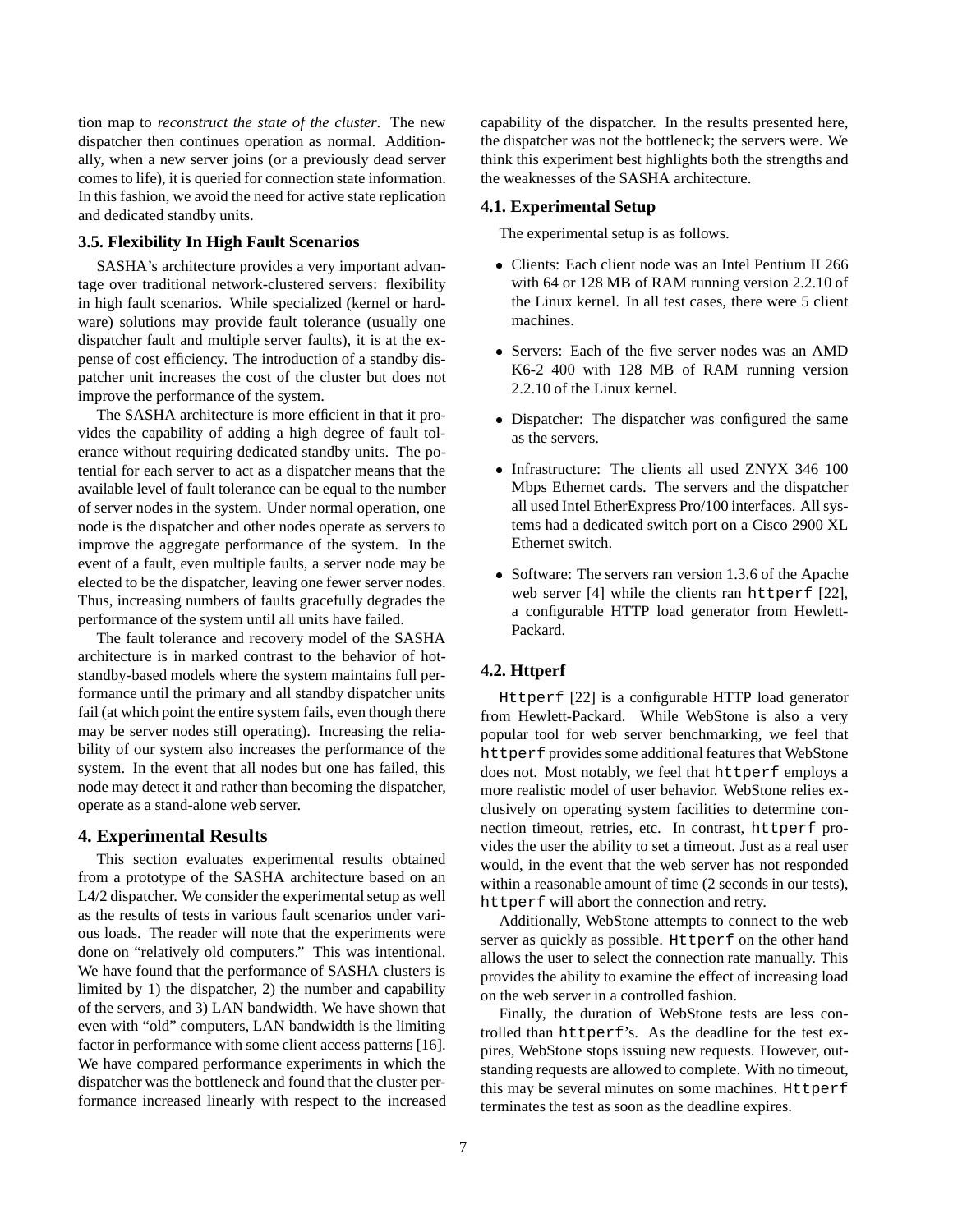## **4.3. Results**

Our results demonstrate that in tests of real-world (and some not-so-real-world) scenarios, our SASHA architecture provides a high level of fault tolerance. In some cases, faults might go unnoticed by users since they are detected and masked before they make a significant impact on the level of service. As expected, a dispatcher fault has the greatest impact on performance during fault detection and recovery. In the worst case, it took almost 6 seconds to detect and fully recover from a dispatcher fault; in the best case, it took less than 1.5 seconds.

Our fault-tolerance experiments are structured around three levels of service requested by client browsers: 2500 connections per second (cps), 1500 cps, and 500 cps. At each requested level of service, we measured performance for the following fault scenarios: no-faults, a dispatcher fault, one server fault, two server faults, three server faults, and four server faults. Figure 4 summarizes the actual level of service provided *during the fault detection and recovery interval* for each of the failure modes. In each fault scenario, the final level of service was higher than the level of service provided during the detection and recovery process. The rest of this section details these experiments as well as the final level of service provided after fault recovery.

#### **4.3.1. 2,500 Connections Per Second**

In the first case, we examined the behavior of a cluster consisting of five server nodes and the K6-2 400 dispatcher. Each of our five clients generated 500 requests per second. This was greater than the maximum sustainable load for our servers, though other tests have shown that a K6-2 400 dispatcher is capable of supporting over 3,300 connections per second. Each test ran for a total of 30 seconds. This short duration allows us to more easily discern the effects of node failure. Figure 4 shows that in the base, non-faulty, case the cluster is capable of servicing 2,465 connections per second.

In the first fault scenario, the dispatcher node was unplugged from the network shortly after beginning the test. We see that the average connection rate drops to 1,755 connections per second (cps) during the fault detection and recovery interval. This is to be expected, given the time taken to purge the ring and detect the dispatcher's absence. Following the startup of a new dispatcher, throughput returned to 2,000 cps, or  $\frac{4}{5}$  of the original rate. Again, this is not surprising as the servers were operating at capacity previously and thus losing one of five nodes drops the performance to 80% of its previous level.

Next we tested a single-fault scenario. In this case, shortly after starting the test, we removed a server from the network. Results were slightly better than expected. Factoring in the connections allocated to the server before its

loss was detected and given the degraded state of the system following diagnosis, we still managed to average 2,053 connections per second.

In the next scenario, we examined the impact of coincident faults. The test was allowed to get underway and then one server was taken off line. As the system was detecting this fault, the next server was taken off line. Again, we see a nearly linear performance decrease in performance as the connection rate drops to 1,691 cps.

The three fault scenario was similar to the two fault scenario, save that performance ends up being 1,574 cps. This relatively high performance–given that there are, at the end of the test, only two active servers–is most likely due to the fact that the state of the server gradually degrades over the course of the test. We see similar behavior with a four fault scenario. By the end of the four fault test, performance had stabilized at just under 500 cps, the maximum sustainable load for a single server.

#### **4.3.2. 1,500 Connections Per Second**

This test was similar to the 2,500 cps test, but with the servers less utilized. This allows us to observe the behavior of the system in fault-scenarios where we have excess server capacity. In this configuration, the base, no-fault, case shows 1,488 cps. As we have seen above, the servers are capable of servicing a total of 2,465 cps, therefore the cluster is only 60% utilized.

Similar to the 2,500 cps test, we first removed the dispatcher midway through the test. Again performance drops, as expected–to 1,297 cps in this case. However, owing to the excess capacity in the clustered server, by the end of the test, performance had returned to 1,500 cps. For this reason, the loss and election of the dispatcher seems less severe, relatively speaking, in the 1,500 cps test than in the 2,500 cps test.

In the next test, a server node was taken off line shortly after starting the test. We see that the dispatcher rapidly detects and masks this. Total throughput ended up at 1,451 cps. The loss of the server was nearly undetectable.

Next, we removed two servers from the network, similar to the two-fault scenario in the 2,500 cps environment. This makes the system into a three-node server operating at full capacity. Consequently, it has more difficulty restoring full performance after diagnosis. The average connection rate comes out at 1,221 cps.

In the three fault scenario, similar to our previous three fault scenario, we now examine the case where the servers are overloaded after diagnosis and recovery. This is reflected in the final rate of 1,081 cps. Again, while the four fault case has relatively high average performance, by the end of the test, it was stable at a just under 500 cps, our maximum throughput for one server.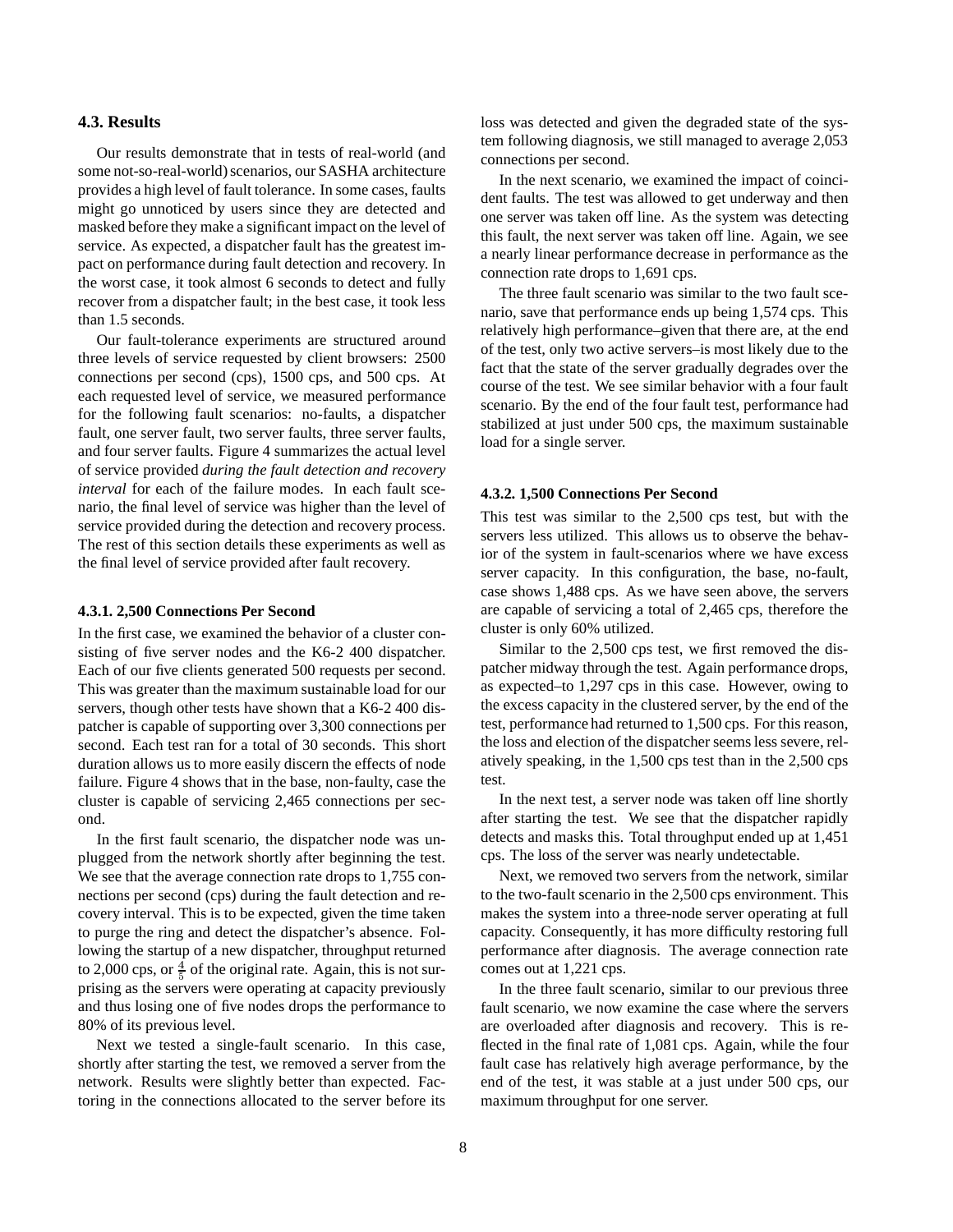

**Figure 4. System performance, in requests serviced per second, during fault detection and recovery for three levels of requested service: 2500 connections per second (cps), 1500 cps, and 500 cps.**

#### **4.3.3. 500 Connections Per Second**

Following the 2,500 and 1,500 cps tests, we examined a 500 cps environment. This gave us the opportunity to examine a highly under utilized system. In fact, we had an "extra" four servers in this configuration since one server alone is capable of servicing a 500 cps load.

This fact is reflected in all the fault scenarios. The most severe fault occurred with the dispatcher. In that case, we lost 2,941 connections to timeouts. However, after diagnosing the failure and electing a new dispatcher, throughput returned to a full 500 cps.

In the one, two, three, and four server-fault scenarios, the failure of the server nodes is nearly impossible to see on the graph. The final average throughput was 492.1, 482.2, 468.2, and 448.9 cps as compared with a base case of 499.4. That is, the loss of four out of five nodes over the course of thirty seconds caused a mere 10% reduction in performance.

# **5. Conclusion**

There is a need for high performance web clustering solutions that allow the service provider to utilize standard server configurations. Traditionally, these have been based on custom operating systems and/or specialized hardware. While such solutions provide excellent performance, we have shown that our Scalable, Application-Space, Highly-Available (SASHA) architecture provides arbitrary levels of fault tolerance and performance sufficient for the most

demanding environments. Moreover, the use of COTS systems throughout the cluster allows us to take advantage of the price/performance ratio offered by COTS systems while incrementally increasing the performance and availability of the server.

Our SASHA network-clustered server architecture consists of

- an application-space dispatcher, which performs layer 4 switching using layer 2 or layer 3 address translation;
- agent software that executes (in application space) on the server nodes to provide the capability for any server node to operate as the dispatcher;
- a novel distributed state-reconstruction algorithm, instead of the more typical state-replication approach for fault recovery; and
- a token-based communications protocol, TokenBeat, that supports self-configuring, detecting and adapting to the addition or removal of servers.

The SASHA architecture of clustering supports services other than web services with little or no changes to the application-space software developed for our prototype web server. It offers a flexible and cost-effective alternative to kernel-space or hardware-based solutions.